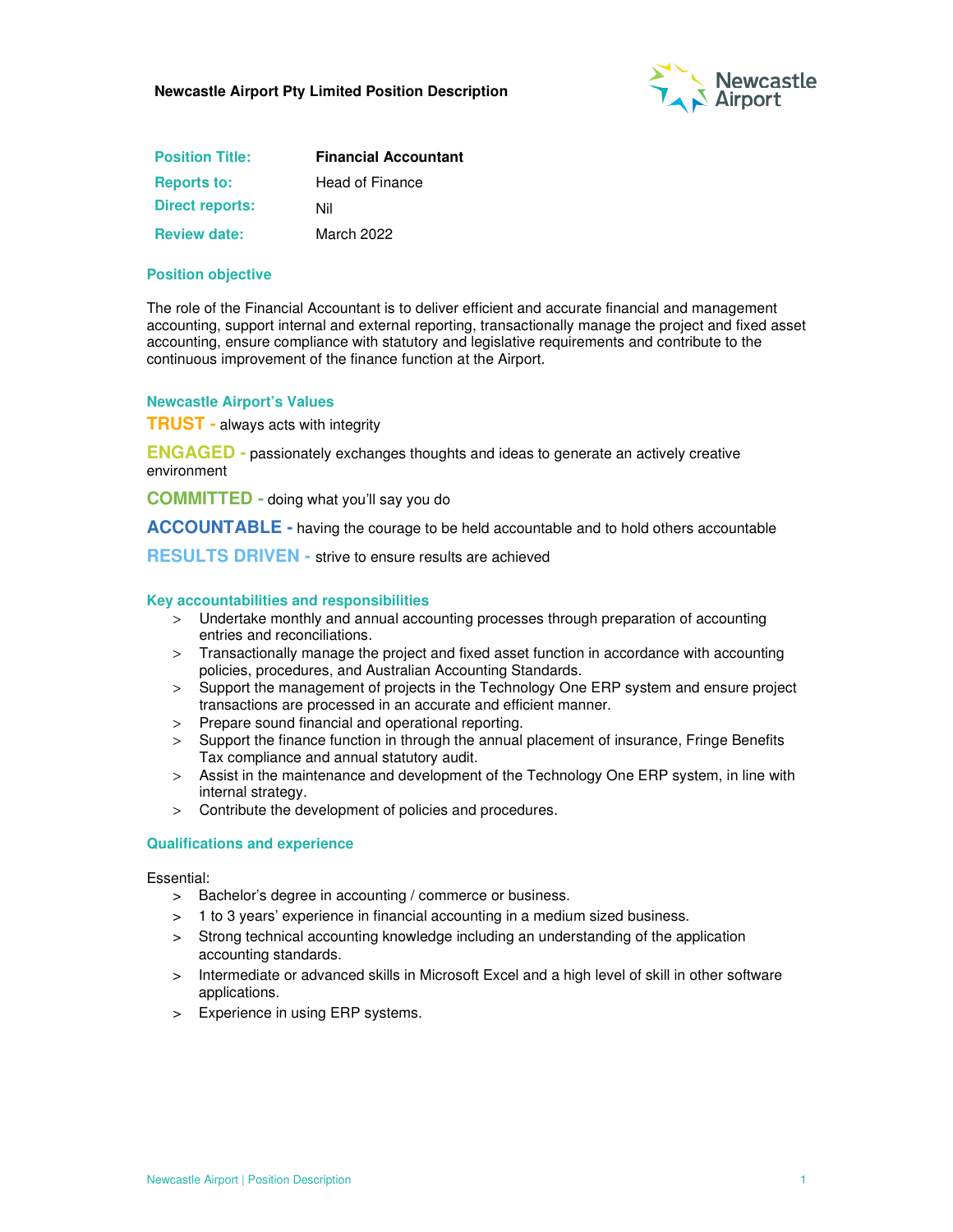### **Newcastle Airport Pty Limited Position Description**



Desirable:

- > Experience in development and maintenance of Technology One ERP system.
- > Graduate Diploma in Chartered Accountancy / Certified Practicing Accounting (or working towards)
- > Experience in infrastructure sector or similar capital-intensive business.

### **Work Health and Safety**

While at work NAPL workers must:

- > Take reasonable care for their own health and safety.
- > Take reasonable care that their acts or omissions do not adversely affect the health and safety of other persons.
- > Comply with any reasonable instruction that is given to allow NAPL to comply with the WHS Act.
- > Cooperate with NAPL policies and procedures relating to health or safety.

### **Value Behaviours**

Our culture is underpinned by core values and behaviours, which define how we do business. All employees are expected to demonstrate our values and behaviours at all times, as follows:

| Value                                                                                                                | <b>Behaviours</b>                                                                                |
|----------------------------------------------------------------------------------------------------------------------|--------------------------------------------------------------------------------------------------|
| Trust<br>Always acts with<br>integrity                                                                               | Practices open and transparent communication.                                                    |
|                                                                                                                      | Is a supportive team player.<br>✔                                                                |
|                                                                                                                      | Consistently demonstrates honesty and ethical behaviour.                                         |
|                                                                                                                      | Demonstrates a healthy respect for others, equality and inclusiveness.<br>✔                      |
|                                                                                                                      | Applies an open door policy and is willing to offer input and ask for help.                      |
| <b>Engaged</b><br>Passionately<br>exchanges thoughts<br>and ideas to generate<br>an actively creative<br>environment | Supports other staff in need across the business.                                                |
|                                                                                                                      | Shares knowledge and collaborates with others.                                                   |
|                                                                                                                      | Approaches work with a positive attitude.<br>✔                                                   |
|                                                                                                                      | Supports progressive and forward thinking.                                                       |
|                                                                                                                      | Openly engages in healthy conflict by respectfully discussing different ideas and opinions.<br>✔ |
| <b>Committed</b><br>Doing what you say<br>you'll do                                                                  | Helpful and assists other staff / teams in need wherever possible.                               |
|                                                                                                                      | Consistently "walks the talk" by doing what they say they'll do.                                 |
|                                                                                                                      | Consistently demonstrates a "can do" attitude.                                                   |
|                                                                                                                      | Reliable and consistent in their approach to work.                                               |
|                                                                                                                      | Open and adaptable to change to meet the growing needs of our business.<br>✔                     |
| <b>Accountable</b><br>Having the courage to<br>be held accountable<br>and to hold others<br>accountable              | Open to giving and receiving constructive feedback as an opportunity to learn.                   |
|                                                                                                                      | Takes responsibility for their actions.<br>✔                                                     |
|                                                                                                                      | Proactively seeks advice and input from others to stimulate learning and innovation.<br>✔        |
|                                                                                                                      | Is committed to being truthful with each other.<br>✔                                             |
|                                                                                                                      | Applies consistent standards across the organisation.                                            |
|                                                                                                                      | ← Adopts a strategic approach to achieve business goals.                                         |
|                                                                                                                      |                                                                                                  |